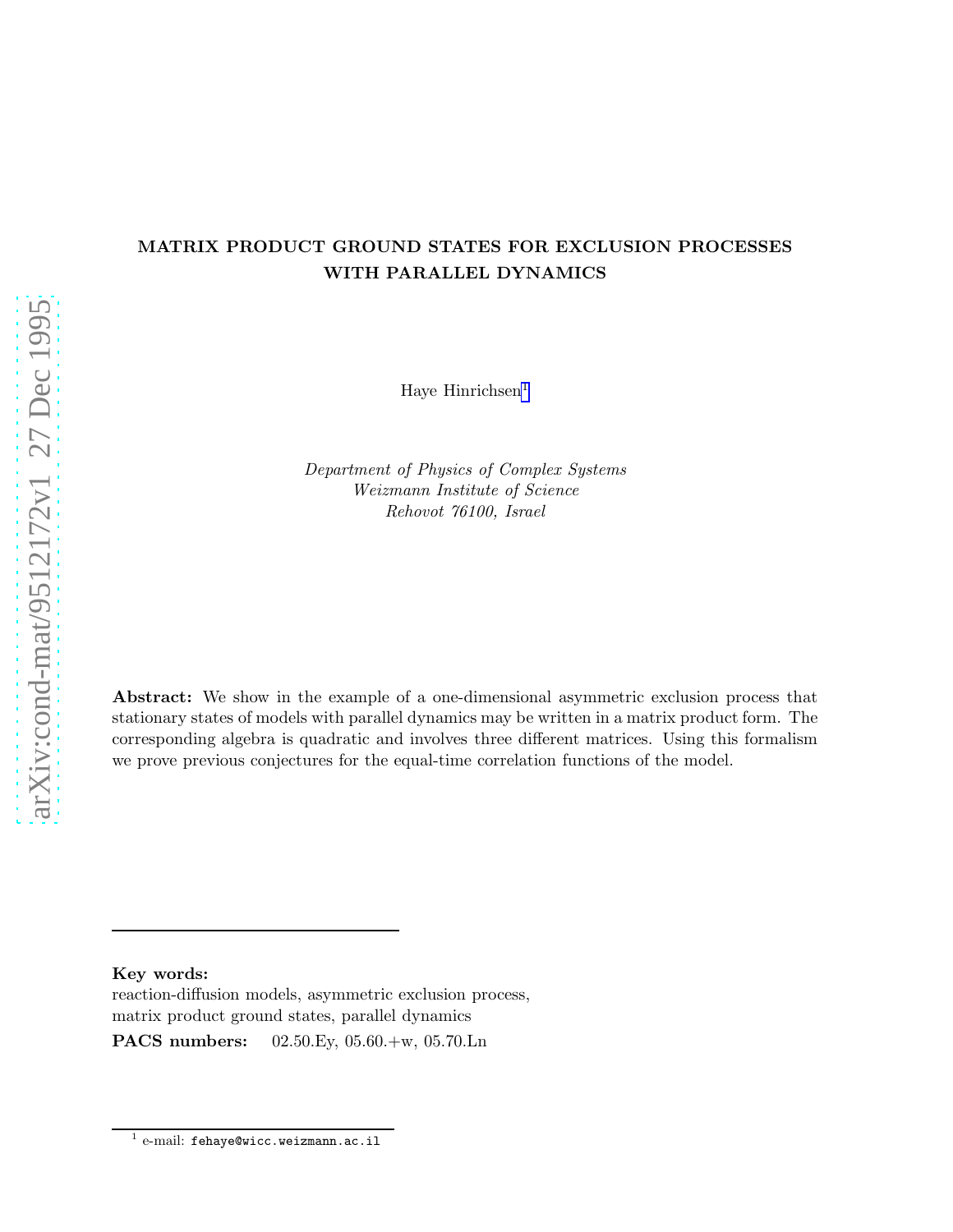<span id="page-1-0"></span>During the last few years the study of one-dimensional reaction-diffusion models has been of increasing interest. These models describe dynamical processes far away from thermal equilibrium so that in general their stationary probability distribution cannot be derived from an energy function. Therefore different techniques are needed in order to determine the stationary properties. An exact method which turned out to be very successful is the so-called matrix product formalism  $[1]-[7]$  $[1]-[7]$ . This formalism can be seen as a generalization of stationary states with a product measure in which products of numbers are replaced by products of non-commutative algebraic objects. By representing these objects in terms of matrices, the stationary state and all equal time correlation functions can be derived exactly. Up to now this technique has been applied mostly to systems with sequential dynamics (continuous time evolution) where the stationarity of the state is related to an additive cancelation mechanism from site to site. However, many systems, for example traffic models [\[8\]](#page-7-0), are defined by parallel dynamics rather than sequential updates. Therefore it is of interest to find applications of the matrix product technique to systems with parallel dynamics. The present work discusses this problem in the example of a one-dimensional asymmetric exclusion process with parallel updates[[9](#page-7-0)]. A modified matrix product formalism is presented in which a new multiplicative cancelation mechanism plays an essential role. The corresponding matrix algebra is derived and finite-dimensional representations are given. This allows to prove exact results for the equal-time correlation functions which were already given as conjectures in Ref. [\[9\]](#page-7-0).

Let us first recall the matrix product formalism for one-dimensional reaction-diffusion models with sequential dynamics and open boundary conditions. A two-state model with L sites is said to have a matrix product ground state if the stationary probability distribution  $P_0(\tau_1, \tau_2, \ldots, \tau_L)$ can be written as

$$
P_0(\tau_1, \tau_2, \dots, \tau_L) = Z^{-1} \langle W | \prod_{j=1}^L (\tau_j D + (1 - \tau_j) E) | V \rangle \tag{1}
$$

where  $\tau_j \in \{0,1\}$  is the occupation number at site j. E and D are square matrices acting in an auxiliary space which may be either finite or infinite dimensional. The probabilities are the expectation values  $\langle W | \dots | V \rangle$  of the matrix products normalized by the constant  $Z =$  $\langle W|(D+E)^L|V\rangle$ . Formally we may rewrite Eq. (1) as a tensor product

$$
|P_0\rangle = Z^{-1} \langle W | \left(\frac{E}{D}\right)^{\otimes L} |V\rangle \tag{2}
$$

where the vector  $|P_0\rangle$  represents the stationary probability distribution in configuration space. The matrix product representation is a powerful tool since it allows various physical quantities like the particle density

$$
\langle \tau_j \rangle_L = \frac{\langle W | C^{j-1} D C^{L-j} | V \rangle}{\langle W | C^L | V \rangle} \qquad (C = D + E) \tag{3}
$$

to be computed directly. Higher correlation functions are given by similar expressions in which C plays the role of a transfer matrix. However, a special mechanism is needed in order to ensure that the state in Eq. (2) is indeed a stationary one. For models with sequential dynamics this mechanism amounts in an additive cancelation from site to site: Assume that the time evolution of the system is described by a master equation  $\frac{d}{dt}|P\rangle = -H|P\rangle$  with a time evolution operator  $H = \sum_{j=1}^{L-1} h_{j,j+1} + h_1^{(L)} + h_L^{(R)}$  $L^{(R)}$ , where  $h_{j,j+1}$  is a 4 × 4 interaction matrix and  $h^{(L)}$  and  $h^{(R)}$  are  $2 \times 2$  matrices for particle input and output at the ends of the chain. Then the matrices E and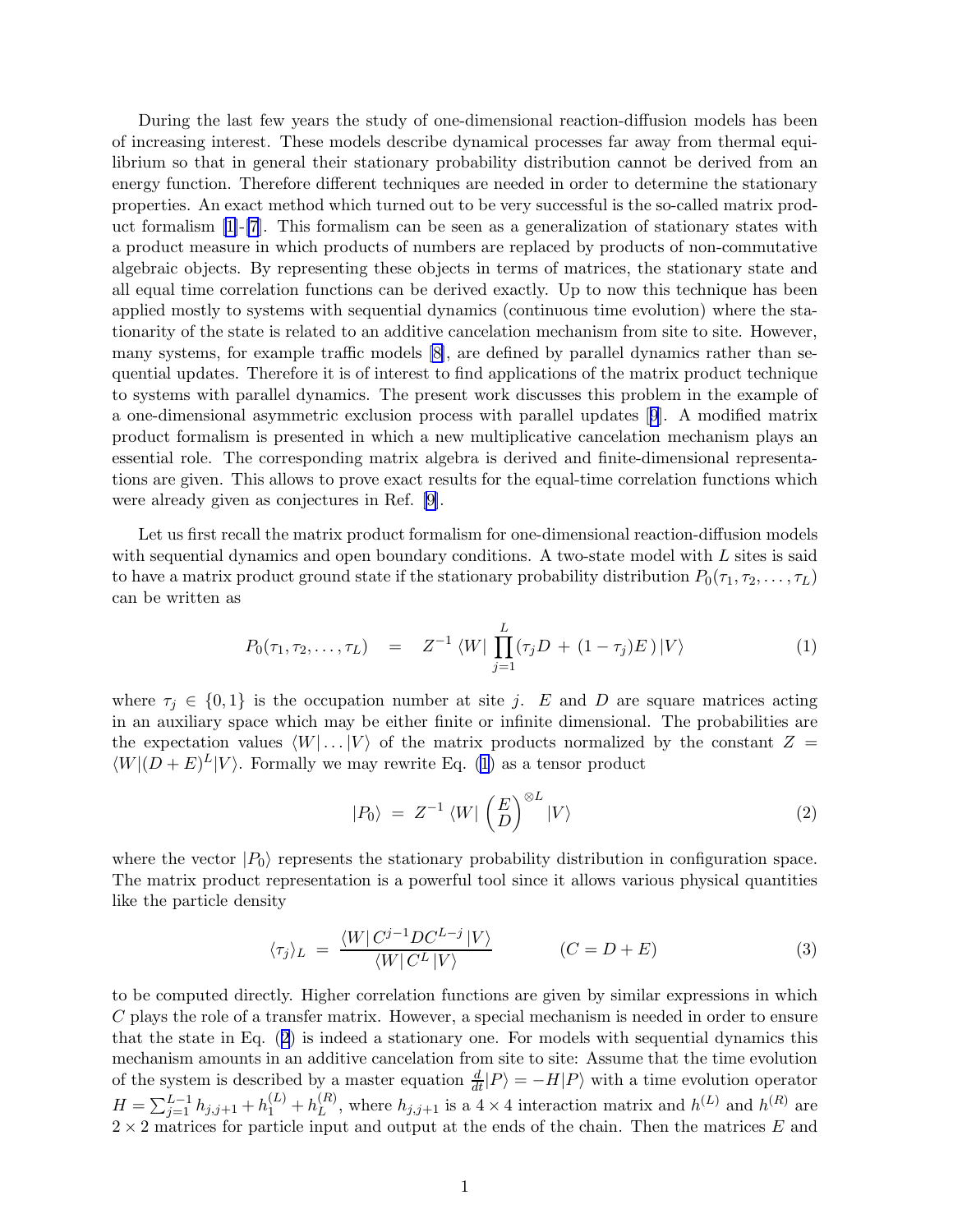<span id="page-2-0"></span>D have to be chosen such that the application of the interaction matrix  $h_{j,j+1}$  to a pair of sites results in a local divergence-like term on the right hand side

$$
h\left[\begin{pmatrix} E \\ D \end{pmatrix} \otimes \begin{pmatrix} E \\ D \end{pmatrix}\right] = \begin{pmatrix} \hat{E} \\ \hat{D} \end{pmatrix} \otimes \begin{pmatrix} E \\ D \end{pmatrix} - \begin{pmatrix} E \\ D \end{pmatrix} \otimes \begin{pmatrix} \hat{E} \\ \hat{D} \end{pmatrix} , \tag{4}
$$

where  $\hat{E}$  and  $\hat{D}$  are again matrices in the auxiliary space. By summing up the two-particle interactions, all these contributions cancel in the bulk of the chain. The remaining terms at the boundaries have to be canceled by the surface fields for particle input and output:

$$
\langle W|h^{(L)}\begin{pmatrix} E \\ D \end{pmatrix} = -\langle W|\begin{pmatrix} \hat{E} \\ \hat{D} \end{pmatrix}, \qquad h^{(R)}\begin{pmatrix} E \\ D \end{pmatrix} |V\rangle = \begin{pmatrix} \hat{E} \\ \hat{D} \end{pmatrix} |V\rangle. \tag{5}
$$

The simplest case  $\hat{E} = \hat{D} = 0$  and its generalization to spin one problems has been considered in Ref.[[2](#page-7-0)]. Another system which has been investigated in detail is the (asymmetric) exclusion process where  $\hat{E} = -\hat{D} = 1$  [\[3\]](#page-7-0). In both cases one is led to an quadratic algebra of two objects E and  $D \left[4\right]$ . In a similar way matrix product ground states were found for particular three-state models[[5\]](#page-7-0). Also excited states can be described with a matrix ansatz [[6](#page-7-0)] where  $\hat{E} = -\hat{D}$  has to be chosen as a time-dependent matrix leading to a quadratic algebra of three different objects. Taking  $\hat{E}$  and  $\hat{D}$  as independent matrices, it was also possible to find the stationary state of particular models with particle reactions[[7](#page-7-0)].

So far, the interest has been focused mainly on stochastic models with continuous time evolution. However, similar techniques can be used for systems with parallel dynamics. A first example of this type was given in Ref.[[1](#page-7-0)] where the transfer matrix for a deterministic model of directed animals on a strip was investigated. It is the aim of the present work to point out that there could be a broad spectrum of applications to reaction diffusion models with parallel dynamics. For this purpose we consider a one-dimensional asymmetric exclusion process with parallel updates which was originally introduced by G. M. Schütz in Ref.  $[9]$ . In this model particles move on a one-dimensional lattice with  $L = 2N$  sites and open boundaries. The bulk dynamics is deterministic and consists of two half time steps. In the first half time step particles at odd positions move one step to the right provided that the neighboured site to the right is empty. Then in the second half time step the particles at even positions move to the right in the same way. In addition particles are injected (removed) stochastically with rate  $\alpha$  ( $\beta$ ) at the left (right) boundary:



The corresponding transfer matrix therefore consists of two factors  $T = T_2T_1$ 

$$
T_1 = \mathcal{L} \otimes \mathcal{T} \otimes \ldots \otimes \mathcal{T} \otimes \mathcal{R} = \mathcal{L} \otimes \mathcal{T}^{\otimes (N-1)} \otimes \mathcal{R}
$$
  
\n
$$
T_2 = \mathcal{T} \otimes \mathcal{T} \otimes \ldots \otimes \mathcal{T} = \mathcal{T}^{\otimes N}
$$
\n(6)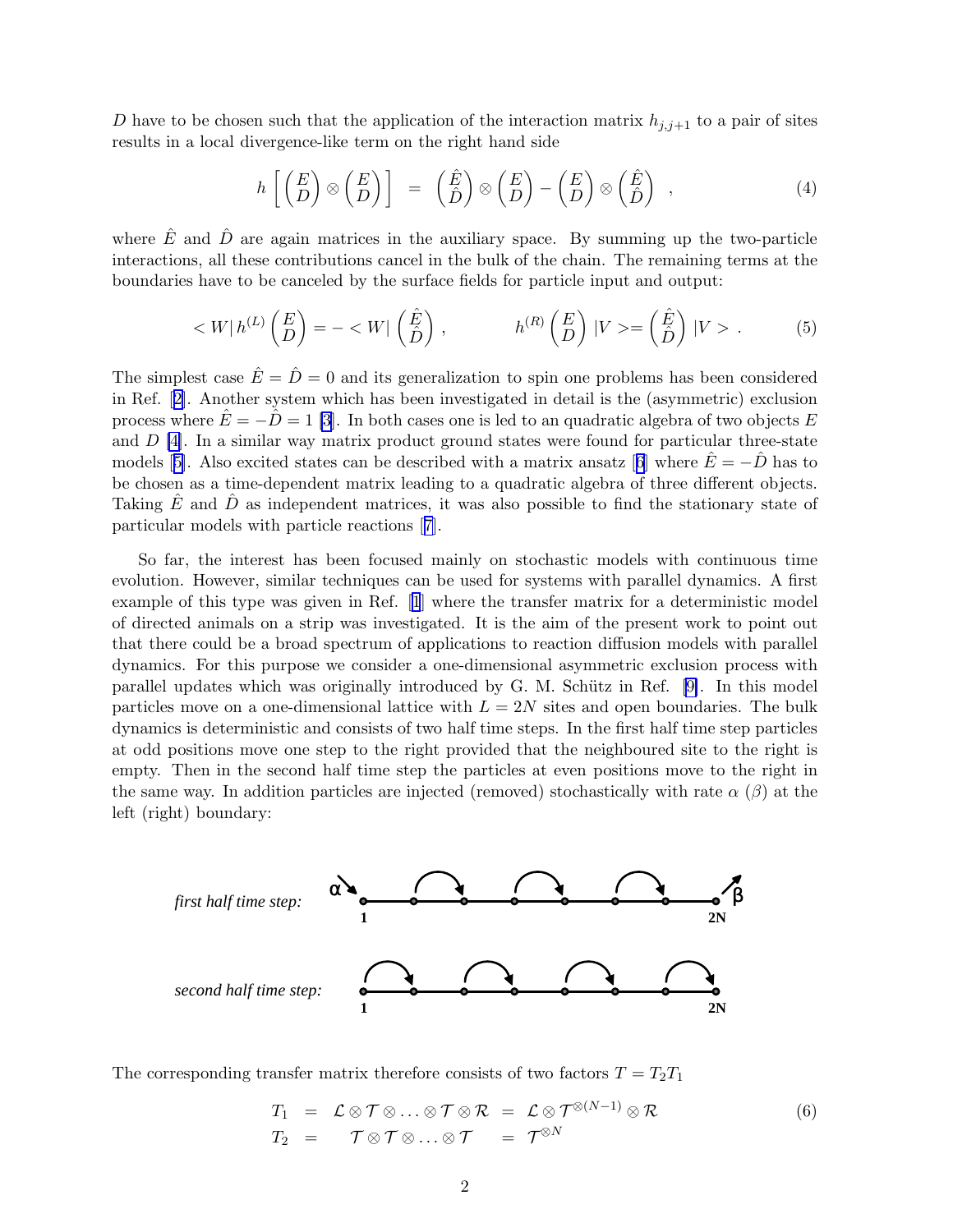<span id="page-3-0"></span>where  $\mathcal{T}$ ,  $\mathcal{L}$  and  $\mathcal{R}$  are the matrices for hopping, particle input and output:

$$
\mathcal{T} = \begin{pmatrix} 1 & 0 & 0 & 0 \\ 0 & 1 & 1 & 0 \\ 0 & 0 & 0 & 0 \\ 0 & 0 & 0 & 1 \end{pmatrix}, \qquad \mathcal{L} = \begin{pmatrix} 1 - \alpha & 0 \\ \alpha & 1 \end{pmatrix}, \qquad \mathcal{R} = \begin{pmatrix} 1 & \beta \\ 0 & 1 - \beta \end{pmatrix}. \tag{7}
$$

The phase diagram of this model shows two phases. For  $\alpha < \beta$  the system is in a low-density phase with an average particle density  $\rho = \alpha/2 < 1/2$  whereas in the high-density phase  $\alpha > \beta$ one has  $\rho = 1 - \beta/2 > 1/2$ . The total current in the thermodynamic limit is given by  $j =$  $min(\alpha, \beta)$ . The physical behaviour is closely related to that of asymmetric exclusion models with continuous time evolution[[3](#page-7-0)] (there is an additional phase with maximal density in the latter case). It plays a role in traffic models [\[8\]](#page-7-0) as well as in polymer physics[[10\]](#page-7-0). Related models with deterministic dynamics can be found in Ref. [\[11](#page-7-0)] and the influence of defects has been studied in Ref.[[12](#page-7-0)].

As we are going to show below, the stationary state of the exclusion model  $(6)-(7)$  can be written as a matrix product state with alternating pairs of matrices  $(E, D)$  and  $(\tilde{E}, \tilde{D})$  so that the probability to find the system in the configuration  $(\tau_1, \tau_2 \ldots \tau_{2N})$  is given by

$$
P_0(\tau_1, \tau_2, \ldots, \tau_{2N}) = Z^{-1} \langle W | \prod_{i=1}^N \left[ \left( \tau_{2i-1} \hat{D} + (1 - \tau_{2i-1}) \hat{E} \right) \left( \tau_{2i} D + (1 - \tau_{2i}) E \right) \right] | V \rangle. \tag{8}
$$

As in Eq. [\(2\)](#page-1-0), we may also write

$$
|P_0\rangle = Z^{-1} \langle W | \begin{pmatrix} \hat{E} \\ \hat{D} \end{pmatrix} \otimes \begin{pmatrix} E \\ D \end{pmatrix} \otimes \begin{pmatrix} \hat{E} \\ \hat{D} \end{pmatrix} \otimes \begin{pmatrix} E \\ D \end{pmatrix} \otimes \dots \otimes \begin{pmatrix} \hat{E} \\ \hat{D} \end{pmatrix} \otimes \begin{pmatrix} E \\ D \end{pmatrix} |V\rangle
$$
(9)  
=  $Z^{-1} \langle W | \begin{pmatrix} \hat{E} \\ \hat{D} \end{pmatrix} \otimes \begin{pmatrix} E \\ D \end{pmatrix} \Big| {}^{0N} |V\rangle$ 

where  $Z = \langle W | ((\hat{E} + \hat{D}) \otimes (E + D))^{\otimes N} | V \rangle$ . It is obvious that in this case the basic mechanism leading to a stationary state has to be different from the usual one for continuous time evolution operators. Instead of the additive cancelation from site to site we now need a multiplicative mechanism suitable for stationary states states of parallel transfer matrices  $T|P_0\rangle = |P_0\rangle$ . In the case of the above exclusion model this mechanism turns out to be very simple. Let us assume that in each time step the two pairs of matrices  $(E, D)$  and  $(\hat{E}, \hat{D})$  are exchanged:

$$
T_1|P_0\rangle = \langle W| \left[ \begin{pmatrix} E \\ D \end{pmatrix} \otimes \begin{pmatrix} \hat{E} \\ \hat{D} \end{pmatrix} \right]^{\otimes N} |V\rangle, \qquad T|P_0\rangle = T_2T_1|P_0\rangle = |P_0\rangle \qquad (10)
$$

This exchange mechanism can be realized by

$$
\mathcal{T}\left[\begin{pmatrix} E \\ D \end{pmatrix} \otimes \begin{pmatrix} \hat{E} \\ \hat{D} \end{pmatrix}\right] = \begin{pmatrix} \hat{E} \\ \hat{D} \end{pmatrix} \otimes \begin{pmatrix} E \\ D \end{pmatrix},
$$
\n
$$
\langle W | \mathcal{L} \begin{pmatrix} \hat{E} \\ \hat{D} \end{pmatrix} = \langle W | \begin{pmatrix} E \\ D \end{pmatrix},
$$
\n
$$
\mathcal{R}\begin{pmatrix} E \\ D \end{pmatrix} |V\rangle = \begin{pmatrix} \hat{E} \\ \hat{D} \end{pmatrix} |V\rangle,
$$
\n(11)

which is equivalent to the algebra

$$
[E, \hat{E}] = [D, \hat{D}] = 0
$$
  
\n
$$
E\hat{D} = [\hat{E}, D]
$$
  
\n
$$
\hat{D}E = 0
$$
\n(12)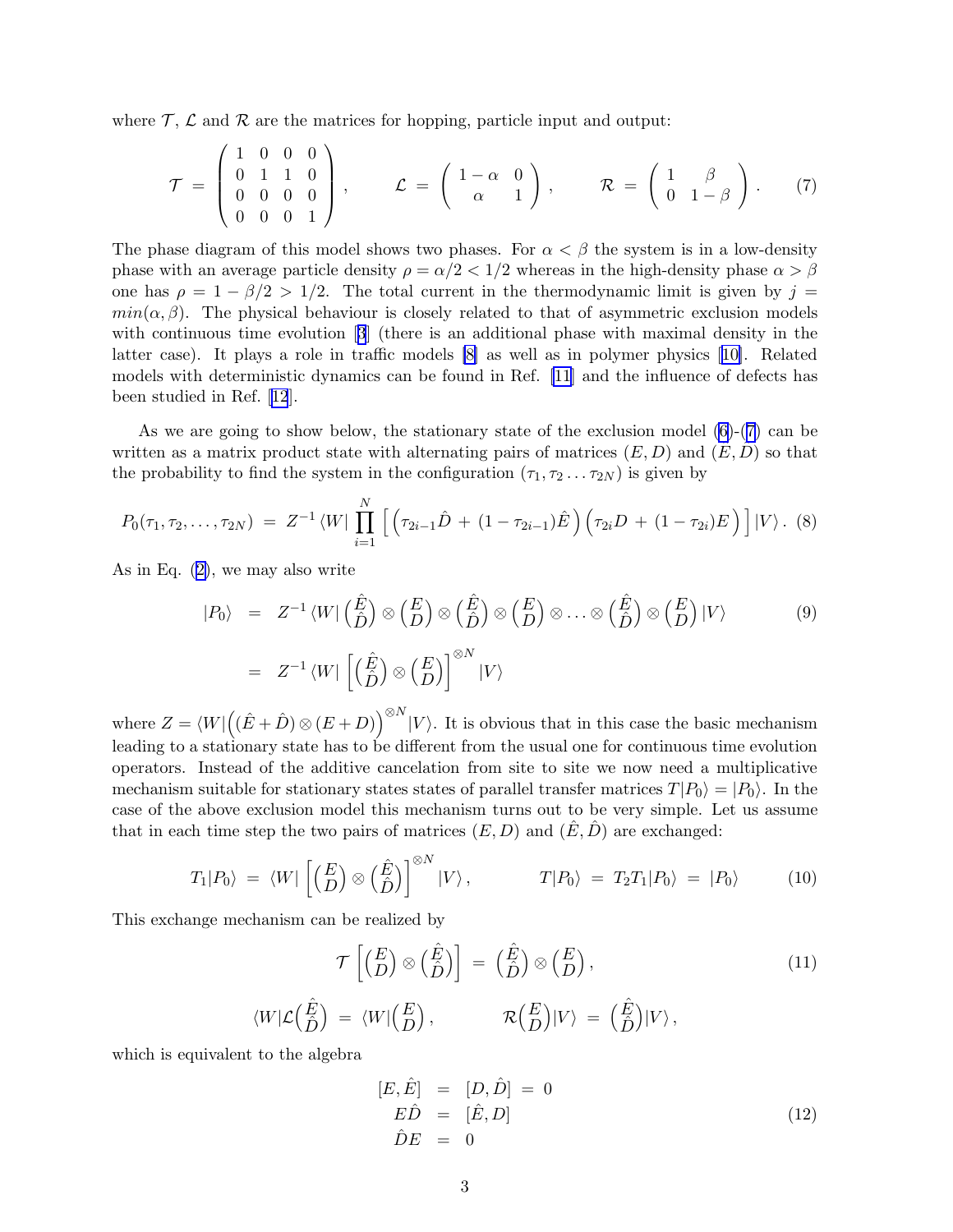<span id="page-4-0"></span>and the boundary conditions

$$
\langle W|\hat{E}(1-\alpha) = \langle W|E \qquad (1-\beta)D|V\rangle = \hat{D}|V\rangle
$$
  

$$
\langle W|(\alpha \hat{E} + \hat{D}) = \langle W|D \qquad (E + \beta D)|V\rangle = \hat{E}|V\rangle
$$
 (13)

The commutation relations([12](#page-3-0)) involve four different matrices. However, only three of them are independent since the matrix product in Eq. [\(9](#page-3-0)) is invariant under the transformation

$$
E \to U^{-1}E, \qquad D \to U^{-1}D, \qquad \hat{E} \to \hat{E}U, \qquad \hat{D} \to \hat{D}U. \tag{14}
$$

Because of  $[E+D, \hat{E}+\hat{D}] = 0$  it is possible to choose a basis in which both operators  $E+D$  and  $\hat{E} + \hat{D}$  are diagonal. Taking now  $U = (E+D)^{1/2}(\hat{E}+\hat{D})^{-1/2}$  both operators become identical so that we may add the relation

$$
C = E + D = \hat{E} + \hat{D}.
$$
\n
$$
(15)
$$

Eliminating  $\hat{E}$  and  $E$  we therefore obtain a quadratic algebra of three independent objects defined by three bulk equations

$$
\hat{D}C = \hat{D}D = D\hat{D}, \qquad [D - \hat{D}, C] = 0 \qquad (16)
$$

and two boundary relations

$$
\langle W | \left( D - \alpha C - (1 - \alpha) \hat{D} \right) = 0, \qquad \left( (1 - \beta) D - \hat{D} \right) | V \rangle = 0. \qquad (17)
$$

Matrix product states based on quadratic algebras with three objects were first studied in Ref. [\[6\]](#page-7-0). A detailed analysis of algebras with more than two objects and their representations will be given in Ref.[[13\]](#page-7-0).

In order to check the consistency of the algebra (15)-(16) let us show that the expectation value of any sequence of operators is given uniquely on an abstract level. For only two operators it can be verified by hand that

$$
\langle W|\hat{D}C|V\rangle = \langle W|\hat{D}D|V\rangle = \frac{\alpha^2(1-\beta)}{(\alpha^2+\alpha\beta)(1-\beta)+\beta^2} \langle W|CC|V\rangle \tag{18}
$$

$$
\langle W|CD|V\rangle = \frac{\alpha^2(1-\beta) + \alpha\beta}{(\alpha^2 + \alpha\beta)(1-\beta) + \beta^2} \langle W|CC|V\rangle \tag{19}
$$

so that any expectation value of two operators is a given number times  $Z = \langle W|CC|V\rangle$ . In order to check the consistency of the algebra for products of arbitrary length, it is more convenient to use a different basis of operators which is defined by the invertible transformation

$$
X = \frac{1}{\alpha \beta} \left( D - \alpha C + (\alpha - 1) \hat{D} \right)
$$
  
\n
$$
Y = \frac{1}{\alpha \beta} \left( (1 - \beta) D - \hat{D} \right)
$$
  
\n
$$
S = \frac{1}{\alpha \beta} (D - \hat{D}).
$$
\n(20)

In this basis, the bulk algebra (16) reads

$$
[X, S] = [Y, S] = 0, \qquad YX = (1 - \alpha)SY + (1 - \beta)XS - (1 - \alpha)(1 - \beta)S^2 \qquad (21)
$$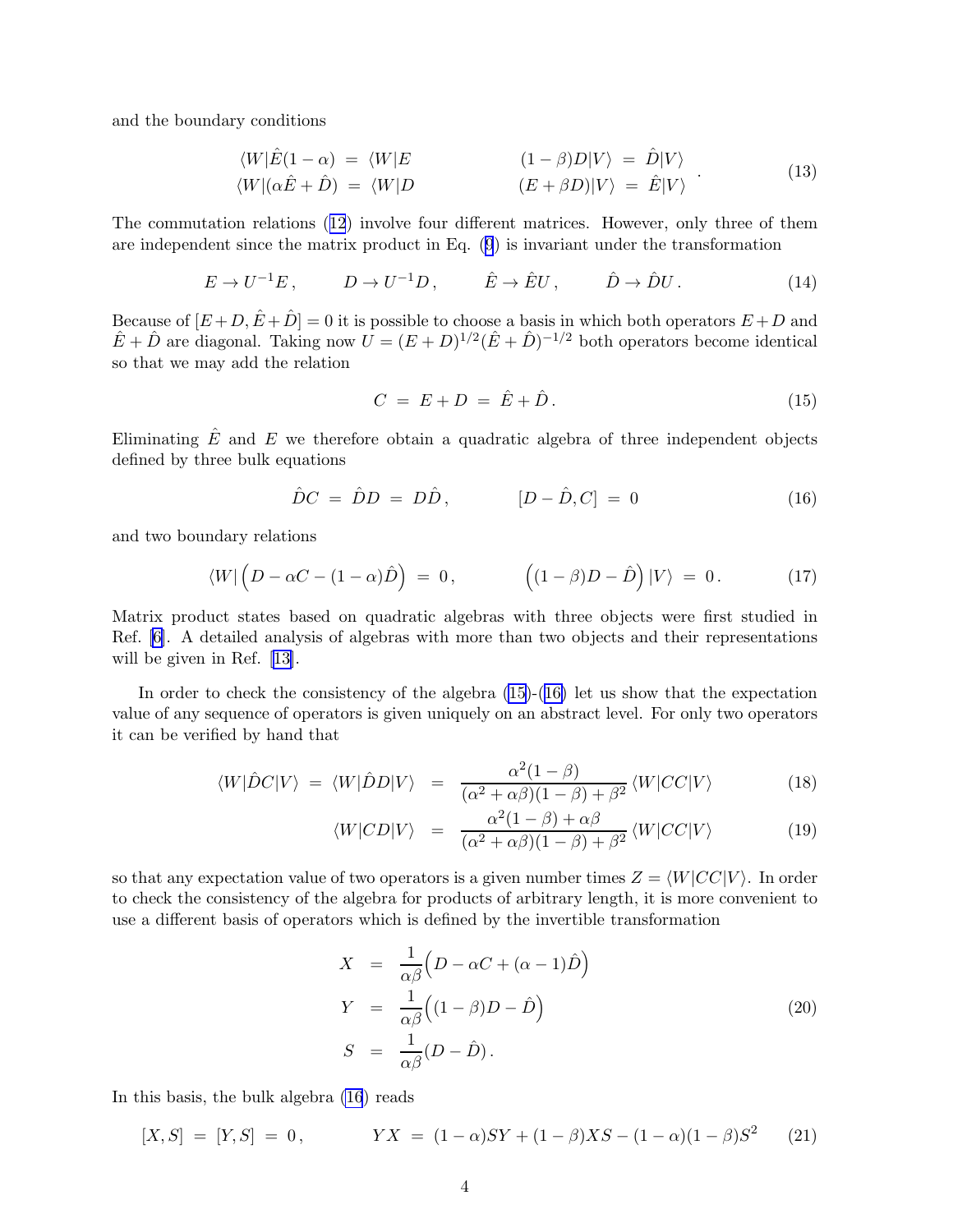<span id="page-5-0"></span>and the boundary relations([17](#page-4-0)) become particularly simple:

$$
\langle W|X = 0, \qquad Y|V\rangle = 0. \tag{22}
$$

As can be seen easily, the application of the bulk relations  $(21)$  allows every product of  $2N$ matrices X, Y and S to be ordered as a linear combination of terms like  $X^n S^{2N-n-m} Y^m$ . Since the only nonzero expectation values of these terms is  $\langle W|S^{2N}|V\rangle$ , the expectation value of any product of 2N matrices is a well-defined number times  $\langle W|S^{2N}|V\rangle$ . The actual value of  $\langle W|S^{2N}|V\rangle$  is irrelevant since it is canceled by the normalization constant  $Z = \langle W|C^{2N}|V\rangle$ . Thus it is obvious that the algebra [\(21](#page-4-0))-(22) determines the ground state  $|P_0\rangle$  uniquely on an abstract level. We should emphasize that the mathematical structure of this algebra is different from that for exclusion models with continuous time evolution where one has linear terms in the bulk algebra (e.g.  $DE = D + E$ ). Whereas in the latter case any expectation value can be reduced to the empty bracket  $\langle W|V \rangle$ , the algebra [\(16\)](#page-4-0) does not allow to reduce the number of factors in a matrix product. Instead of this we have shown that by means of the algebraic rules the expectation values of all words with the same number of factors are linearly dependent.

The algebra [\(16](#page-4-0))-[\(17\)](#page-4-0) can be represented by two-dimensional matrices. For  $\alpha \neq \beta$  a representation in which  $C$  is diagonal is given by

$$
C_1 = \begin{pmatrix} \alpha & 0 \\ 0 & \beta \end{pmatrix} \qquad D_1 = \begin{pmatrix} \alpha & 0 \\ -\alpha\beta & \alpha\beta \end{pmatrix} \qquad \hat{D}_1 = \begin{pmatrix} \alpha(1-\beta) & 0 \\ -\alpha\beta & 0 \end{pmatrix} \qquad (23)
$$

$$
\langle W_1 | = (\alpha, 1 - \alpha), \qquad |V_1\rangle = \begin{pmatrix} 1 - \beta \\ -\beta \end{pmatrix} \tag{24}
$$

The normalization constant in this representation can be computed easily and reads

$$
Z_1 = (1 - \beta) \alpha^{2N+1} - (1 - \alpha) \beta^{2N+1}.
$$
 (25)

As already mentioned, the matrix C acts like a transfer matrix between the points of the correlation functions. Therefore the length scales to be expected are essentially given by the quotients of the eigenvalues of  $C$ . Thus in the present case the correlation functions involve only a single length scale, namely  $log(\alpha/\beta)$ . This length scale diverges at the phase transition line  $\alpha = \beta$  where the constant  $Z_1$  vanishes so that the above representation becomes singular. It turns out that in this case the operator C cannot be diagonalized so that one has to use a different representation where  $C$  has a Jordan normal form:

$$
C_2 = \begin{pmatrix} 1 & 1 \\ 0 & 1 \end{pmatrix} \qquad D_2 = \begin{pmatrix} \alpha & 1 \\ 0 & 1 \end{pmatrix} \qquad \hat{D}_2 = \begin{pmatrix} 0 & 1 \\ 0 & 1 - \alpha \end{pmatrix} \tag{26}
$$

$$
\langle W_2 | = (1, 0), \qquad |V_2\rangle = \begin{pmatrix} 1 \\ 1 - \alpha \end{pmatrix} \tag{27}
$$

Because of

$$
C_2^k = \left(\begin{array}{cc} 1 & k \\ 0 & 1 \end{array}\right) \tag{28}
$$

the normalization constant  $Z$  is now linear in the system size:

$$
Z_2 = 1 + 2N(1 - \alpha). \tag{29}
$$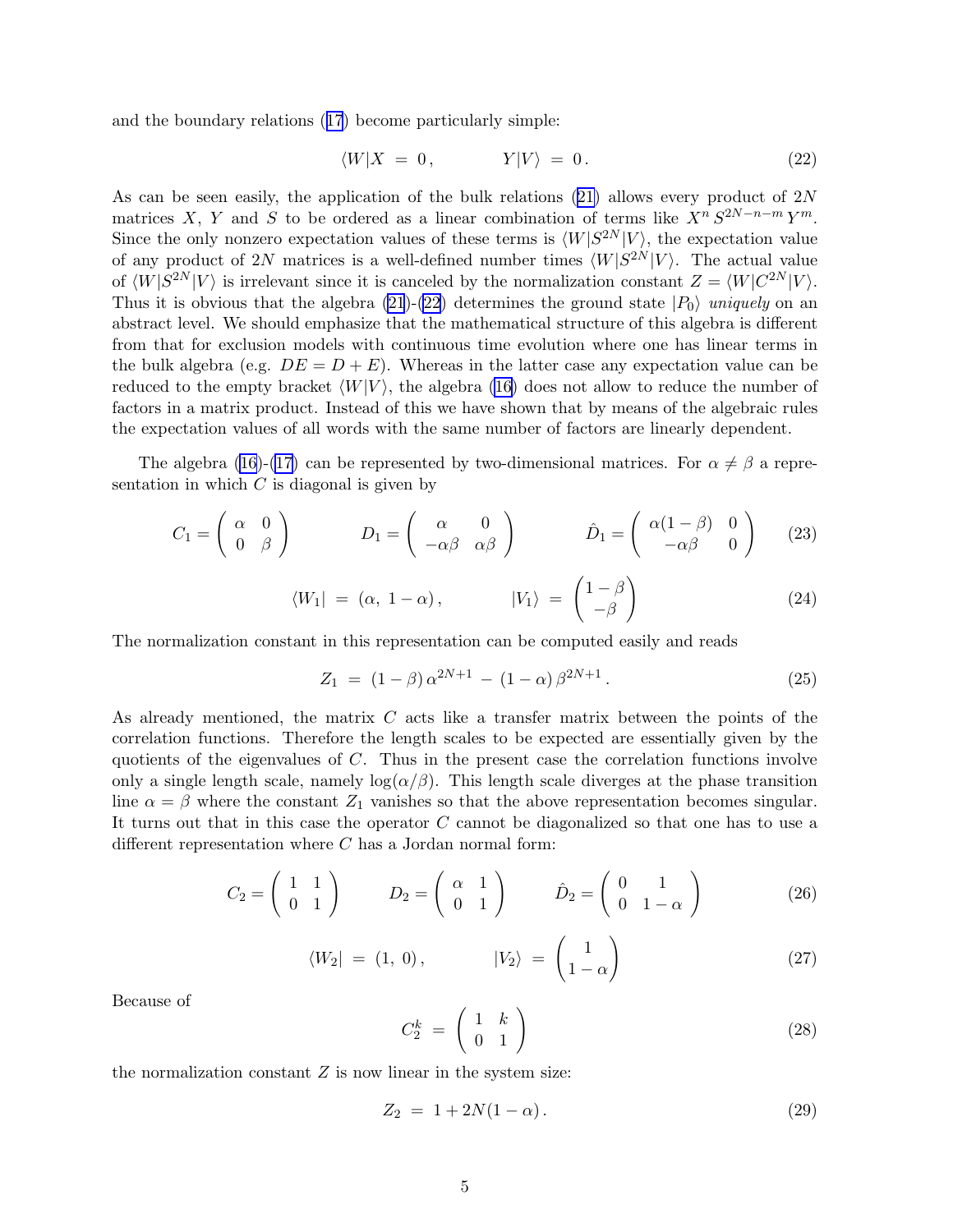Using the matrix product formalism it is now easy to derive explicit expressions for the equal-time correlation functions. Following the ideas of Ref. [\[9\]](#page-7-0), we first compute the n-point functions of the operators

$$
\eta_{2j} = \frac{\tau_{2j} - \alpha}{1 - \alpha} \qquad \eta_{2j-1} = \frac{\tau_{2j-1}}{1 - \beta} \tag{30}
$$

Denoting the corresponding matrices by

$$
F_j = \begin{cases} (D - \alpha C)/(1 - \alpha) & \text{if } j \text{ even} \\ \hat{D}/(1 - \beta) & \text{if } j \text{ odd} \end{cases}
$$
(31)

and assuming that the positions  $j_1 \ldots j_n$  are are chosen in increasing order these correlation functions are given by

$$
\langle \eta_{j1} \eta_{j2} \dots \eta_{jn} \rangle = \frac{1}{Z} \langle W | C^{j_1 - 1} F_{j_1} C^{j_2 - j_1 - 1} F_{j_2} C^{j_3 - j_2 - 1} \dots C^{j_n - j_{n-1} - 1} F_{j_n} C^{2N - j_n} | V \rangle. \tag{32}
$$

Using the representations [\(23](#page-5-0))-[\(29\)](#page-5-0) it is easy to check that

$$
F_j C^{k-j-1} F_k = F_j C^{k-j} \qquad (j < k) \tag{33}
$$

so that the *n*-point correlation functions reduce to the one-point function  $\langle \eta_i \rangle$ :

$$
\langle \eta_{j_1} \eta_{j_2} \dots \eta_{j_n} \rangle = \langle \eta_{j_1} \rangle = Z^{-1} \langle W | C^{j_1 - 1} F_{j_1} C^{2N - j_1} | V \rangle. \tag{34}
$$

For  $\alpha \neq \beta$  the one-point function reads

$$
\langle \eta_{2j} \rangle = \frac{1}{Z_1} \alpha^{2N+1-2j} (1-\beta) (\alpha^{2j} - \beta^{2j})
$$
 (35)

$$
\langle \eta_{2j-1} \rangle = \frac{1}{Z_1} \alpha^{2N+2-2j} \left( \alpha^{2j-1} (1-\beta) - \beta^{2j-1} (1-\alpha) \right) \tag{36}
$$

whereas at the transition line  $\alpha = \beta$  we have

$$
\langle \eta_{2j} \rangle = \frac{1}{Z_2} 2j (1 - \alpha) \tag{37}
$$

$$
\langle \eta_{2j-1} \rangle = \frac{1}{Z_2} \left( \alpha + (2j-1)(1-\alpha) \right). \tag{38}
$$

Although we used the two-dimensional matrices at this point, Eqs. (34)-(37) do not depend on the choice of the representation since we have shown that the expectation value of any sequence of operators is uniquely given by the commutation relations of the algebra.

Resubstituting  $\tau_j$  into Eq. (34) we obtain an exact expression for the *n*-point density correlation functions  $\langle \tau_{j_1} \tau_{j_2} \dots \tau_{j_n} \rangle$ . Denoting  $\sigma_j = j \mod 2$ , they read

$$
\langle \tau_{j_1} \tau_{j_2} \dots \tau_{j_n} \rangle = \alpha^n \prod_{i=1}^n \sigma_i + \sum_{k=1}^n \left( \prod_{i=1}^{k-1} \sigma_i \right) \alpha^{k-1} (1 + \alpha \sigma_k - \beta - \beta \sigma_k) \langle \eta_{j_k} \rangle. \tag{39}
$$

As a special case this formula includes the two-point correlation functions which have been given as conjectures in Ref.[[9](#page-7-0)].

The example of the asymmetric exclusion model shows that the powerful matrix product formalism can be applied successfully to models with parallel dynamics. Since models of this type are widely studied, it would be interesting to find further examples in order to understand under which conditions the matrix product technique can be applied. In particular it would be interesting solve the same model on a ring in the presence of a defect. From this one could learn how to solve the full exclusion process (with stochastic hopping in both directions) on a ring with a defect [\[14\]](#page-7-0). Despite of intensive efforts the exact solution to this problem is not yet known.